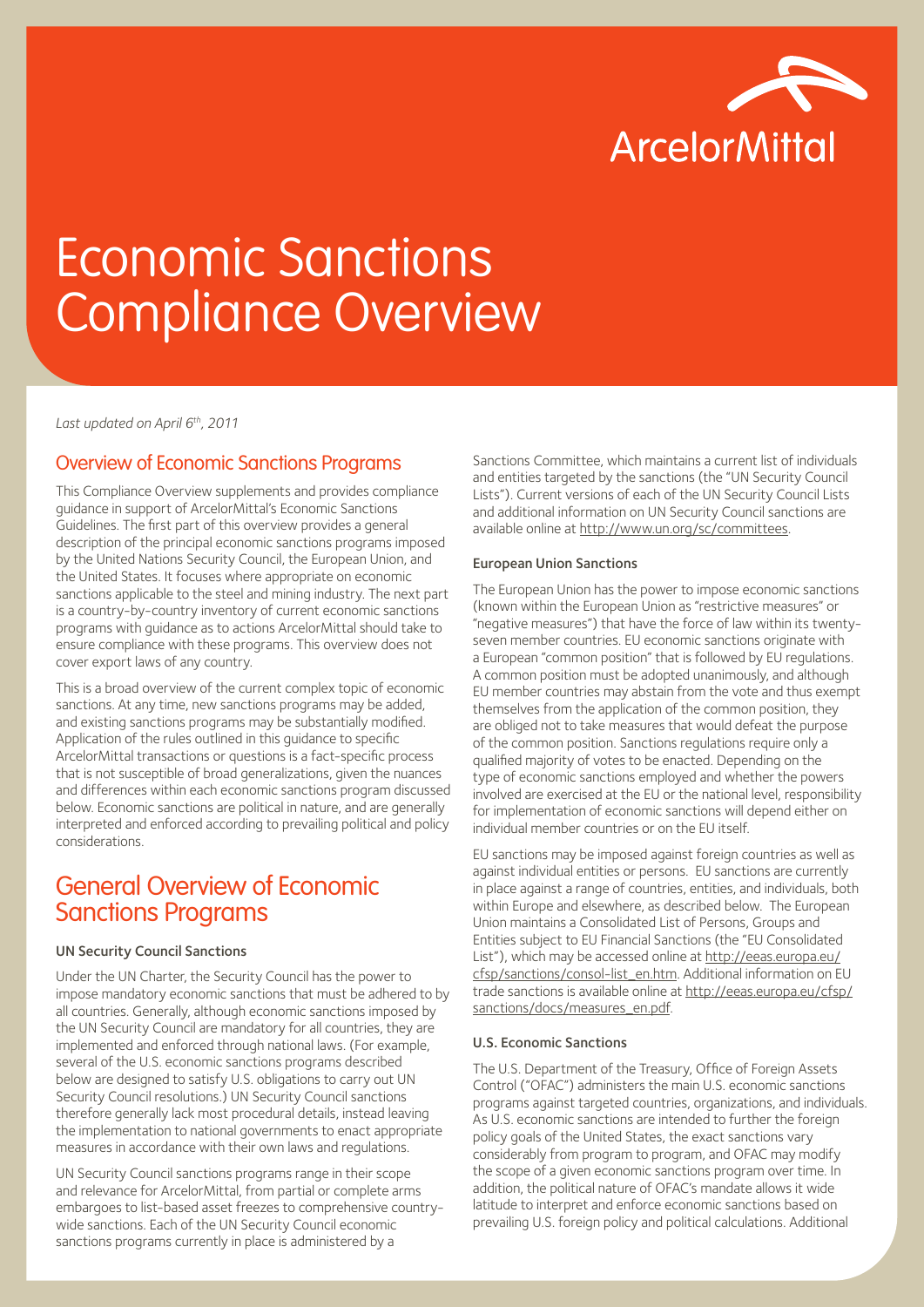information on OFAC sanctions is available online at http://www. ustreas.gov/offices/enforcement/ofac.

Although a non-U.S. company such as ArcelorMittal is generally not *directly* bound by U.S. economic sanctions (even though it is listed on a U.S. exchange), the company nonetheless must consider the effects of U.S. economic sanctions on its relationships with U.S. persons to whom U.S. economic sanctions apply. However, U.S. economic sanctions laws and regulations do apply directly to ArcelorMittal's U.S. subsidiaries and operations, as well as to any officers, directors, or employees of ArcelorMittal or its subsidiaries who are U.S. citizens or permanent residents or who are physically located within the United States (even temporarily) regardless of their citizenship.

U.S. sanctions laws and regulations also can apply to U.S. investors in ArcelorMittal or its subsidiaries, and to any U.S. lenders, underwriters, contractors, financial advisors, technical experts, law firms, suppliers, or customers of ArcelorMittal or any of its subsidiaries. As a result, in addition to ensuring that its U.S. subsidiaries are not involved in any transactions related to sanctioned countries or persons, ArcelorMittal should expect to find that U.S. persons, including U.S. lenders and underwriters, will require ArcelorMittal to make certain representations before engaging in transactions with ArcelorMittal. Through these U.S. constituencies, U.S. economic sanctions therefore may have indirect application to ArcelorMittal, and thereby have the intended chilling effect on the company's dealings in or with countries targeted by OFAC sanctions.

The scope of economic sanctions varies over time and from program to program. Generally, U.S. sanctions prohibit the direct or indirect export of virtually all U.S. products, technology, and services to targeted countries, as well as direct and indirect imports from the targeted countries to the United States. (There are certain exceptions for imports of goods from targeted countries where the goods are "substantially transformed" in a third country, which could apply to some forms of refining steel products.) Dealings with Blocked Persons are similarly prohibited, and require that any property (including debts, contracts, and other forms of property) associated with a Blocked Person be "frozen" or "blocked" should it come into the possession of a U.S. person. These blocking requirements also apply to property in which the governments of Cuba or Sudan have an interest, or property in which any Cuban national outside the United States (even those not associated with the Cuban government) have an interest.

To ensure compliance with U.S. economic sanctions, a non-U.S. company such as ArcelorMittal with U.S. operations, employees, or directors should implement appropriate compliance procedures for all U.S. operations, as well as for all U.S. persons otherwise associated with ArcelorMittal (*e.g.*, employees working outside the United States U.S. branches and subsidiaries). These procedures are discussed below under "Ring Fencing" and Individuals.

OFAC prohibitions may be waived by OFAC, at its discretion, either through a "general license" or a "specific license." A "general license" is an exception to the prohibitions that is published in the regulations. Transactions covered by a general license may be executed by U.S. persons (subject to the terms of the general license) without further OFAC approval. For example, OFAC has issued a general license permitting most business transactions in territory administered by the regional Government of South Sudan, despite the economic sanctions in place against Sudan as a whole. A "specific license" is issued by OFAC on a case-by-case basis to a specific individual or company, allowing a particular transaction (or type of transaction) that otherwise would be prohibited. OFAC sometimes publishes "Statements of Licensing Policy" that indicate the type of transactions it is likely to approve. A company may apply for a specific license absent a relevant Statement of Licensing Policy, but it will be important to explain why OFAC should depart

from its normal policy, which it rarely does for ordinary commercial transactions.

Penalties for OFAC sanctions violations can exceed \$250,000 per violation, and OFAC may identify more than one violation for a single prohibited transaction; criminal penalties are rare but can lead to imprisonment and severe fines. OFAC violations may also impose political and public-relations costs.

As discussed in greater detail below, the scope of economic sanctions programs varies greatly from program to program, and can be classified as either "country-based" or "list-based" programs. Although the exact scope of prohibitions and exceptions varies from program to program, these two categories of sanctions regimes have some common features.

# Country-Based Sanctions

Currently, there are no country-wide economic sanctions programs imposed by the UN Security Council. Existing UN Security Council economic sanctions programs should not prevent ArcelorMittal from selling its products, opening new sales offices, or establishing new joint ventures in any particular jurisdiction, so long as no targeted individuals or entities are involved.

The EU's country-based sanctions are limited and described below.

The broadest sanctions programs by the U.S. are country-based programs directed against Cuba, Iran, and Sudan. "Country-based" economic sanctions programs prohibit almost all transactions between U.S. persons and the targeted country. That prohibition extends to transactions between U.S. persons and the targeted country's representatives or state-owned companies, and, in some cases, citizens no matter where located. The U.S. also maintains less severe country-based sanctions program against Burma (Myanmar), Libya, North Korea, and Syria. These country-based programs could impact ArcelorMittal's ability to sell its products, open new sales offices, or establish joint ventures in the targeted countries, depending upon the involvement of U.S. subsidiaries or U.S. persons associated with ArcelorMittal.

A special case of nationality-based sanctions is the Arab League Boycott of Israel. The United States and some other nations have counter measures to this program. Compliance with these measures are particularly complex and should not be attempted without Legal Department supervision. Anytime any ArcerlorMittal unit receives a request for information or to take any action in support or in any way related to the Arab League Boycott, the Legal Department should consult counsel and take no further action on the request until advised by the Legal Department.

#### Burma (Myanmar)

EU sanctions against Burma include an arms embargo as well as a travel ban and asset freeze against members of the Burmese government and entities associated therewith. The sanctions also prohibit financing of or the acquisition of an ownership stake in and some dealings with Burmese state-owned enterprises. The EU sanctions also prohibit the import into the territory of the European Union of certain metals (gold, tin, iron, copper, tungsten, silver, lead, manganese, nickel, and zinc) and the export to Burma of any equipment for use in the mining industry.

U.S. sanctions against Burma consist of a limited country-based program as well as a prohibition on all transactions with the Burmese government. These sanctions prohibit new investment in the development of Burma's natural resources and also prohibit U.S. persons from investing in third-country companies that derive a predominant share of their profits from natural resource exploitation in Burma. Although the Burma sanctions prohibit the import to the United States of any Burmese goods or services, exports from the United States to Burma are not barred. In addition, the sanctions block the assets of persons affiliated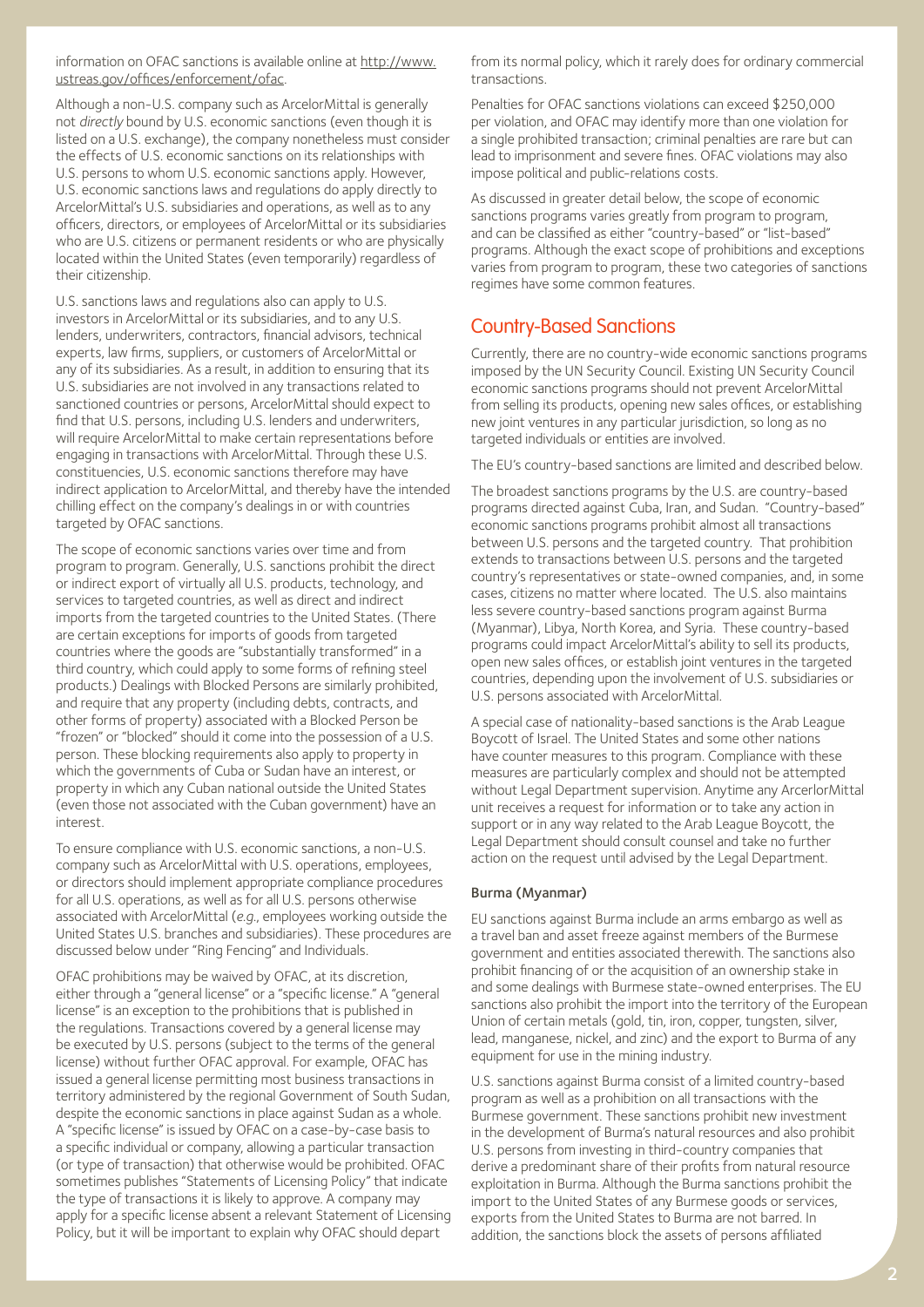with the Burmese government, including assets owned by three Burmese banks that conduct international transactions.

- ArcelorMittal should review the Sanctions Database to ensure compliance with economic sanctions against Burma, and should avoid business transactions that involve any individuals or entities listed thereon or any entities owned or controlled by the Burmese government.
- ArcelorMittal should decline to import any metals restricted by European Union sanctions and to export any mining equipment to Burma.
- ArcelorMittal should ensure that none of its U.S. subsidiaries and no U.S. persons associated with the company (including U.S. citizen employees, officers, or directors) are involved in any way with business transactions involving Burma, nor should U.S. persons approve or facilitate any such transactions
- Because of the complexity of European Union and U.S. economic sanctions against Burma, ArcelorMittal should consult with economic sanctions counsel before acquiring any ownership stake in a Burmese business.

#### Cuba

There are no UN Security Council or European Union economic sanctions with respect to Cuba. Moreover, certain of the U.S. sanctions against Cuba run contrary to countermeasures that have been implemented in several countries, including the European Union and Canada. See counter measures below.

U.S. sanctions against Cuba comprise the broadest program administered by OFAC to date, not only in the transactions prohibited, but also in the persons to whom they apply. Unlike other sanctions programs, the Cuba sanctions apply to foreign subsidiaries of U.S. companies. Further, not only are transactions with the Cuban government and with Cuba prohibited; transactions with Cuban nationals located anywhere outside the United States are disallowed. Similarly, a blocking requirement is in place for property in which any Cuban national outside the United States has an interest. In addition, U.S. citizens are barred from almost all travel to Cuba, a provision found in no other U.S. sanctions program.

In addition to economic sanctions administered by OFAC, the United States also has enacted the Helms-Burton Act, which targets persons outside the United States who engage in business dealings (or "traffics") in Cuban property that was expropriated from a U.S. national. Helms-Burton has two key provisions. Title III provides a cause of action in U.S. courts that allows U.S. nationals with an ownership interest in expropriated Cuban property to sue those who "traffic" in such property for up to three times the value of the property (plus court costs and legal fees). Because of the political and legal controversy over the extraterritorial application of Title III, its provisions have been suspended since Helms-Burton took effect. Title IV excludes persons from the United States who "traffic" in expropriated property located in Cuba. Where a corporation is deemed to have "trafficked" in expropriated property, the exclusion applies to officers, principals, and controlling shareholders of the entity, as well as their spouses and minor children. Although to date only two companies' executives remain barred from the United States (Sherritt International of Canada and Grupo BM of Israel), other companies have withdrawn from projects in Cuba after receiving Title IV warning letters from the U.S. State Department.

• ArcelorMittal should ensure that none of its U.S. subsidiaries and no U.S. persons associated with the company (including U.S. citizen employees, officers, or directors) are involved in any business transactions involving Cuba. U.S. persons located in counter measure countries present special issues discussed below.

UN Security Council sanctions against Iran focus on that country's nuclear and ballistic missile programs, and include prohibitions on exports and training in these areas, as well as a travel ban and asset freeze for designated individuals associated with these programs. UN sanctions also target Iran's Revolutionary Guard Corps and shipping of prohibited cargo. Although the Security Council sanctions do not target key Iranian banks (including Bank Melli and Bank Saderat) as the OFAC sanctions do, the Security Council has called for "vigilance" when dealing with these banks, given their connections to the Iranian state and its WMD programs and for States to prohibit the provision of financial services that support Iran's nuclear program.

Iran

The United States first imposed sanctions against Iran following the 1979 hostage crisis, and OFAC has updated and strengthened this country-based program on several occasions. Current U.S. economic sanctions against Iran prohibit almost all imports and exports between the United States and Iran. Additionally, several key Iranian banks have been designated as Blocked Persons for their roles in Iran's weapons of mass destruction programs, and accordingly any U.S.-dollar denominated transactions involving these banks will be blocked by the U.S. bank through which it is eventually routed for dollar clearing.

Additionally, the U.S. has enacted the Iran Sanctions Act, which provides for sanctions against non-U.S. companies that are determined to have significantly contributed to Iran's ability to develop its petroleum resources (including natural gas, oil or gas tankers, and products used to construct or maintain pipelines used to transport oil or gas) or that provided Iran with goods, services, technology, or support that directly and significantly facilitates Iran's ability to refine petroleum products or import refined petroleum products (including any direct and significant assistance with respect to the construction, modernization or repair of petroleum refineries). Exports or transfers of goods, services, technology, or other items to Iran where the exporter has knowledge that the export would contribute materially to Iran's efforts to acquire or develop weapons of mass destruction or enhance its advanced conventional weapons capabilities are also prohibited. The Iran Sanctions Act also requires companies bidding on U.S. government contracts to certify that they and all entities under their ownership or control are not engaged in sanctionable conduct.

Sales of steel products for use in Iran's energy, defense or nuclear sectors could fall within the scope of the Iran Sanctions Act, depending on the end-use of such products. Accordingly, it is ArcelorMittal's policy to conduct due diligence to identify end-uses and end-users of products.

EU sanctions against Iran implement and exceed the requirements of the UN sanctions program by imposing severe restrictions on foreign trade and financial transactions with Iran. EU sanctions do not only restrict the provision of goods or services connected to Iran's nuclear program, impose a travel ban and asset freeze on individuals associated with the program, provide for inspections of certain shipments between Iran and the European Union and impose a general arms embargo against Iran. They also prohibit the sale, supply or transfer in Iran or to Iranian-owned enterprises of certain equipment and technology as well as related technical and financial assistance for key sectors of Iran's oil and natural gas industry. The EU sanctions against Iran widely affect the energy, financial (including insurance) and transport sectors.

• ArcelorMittal should make no steel sales nor provide any services, technology or support into Iran where the end-user is in the energy, defense or nuclear sectors, to avoid Iran Sanctions Act enforcement and non-compliance with other programs such as the EU sanctions regime.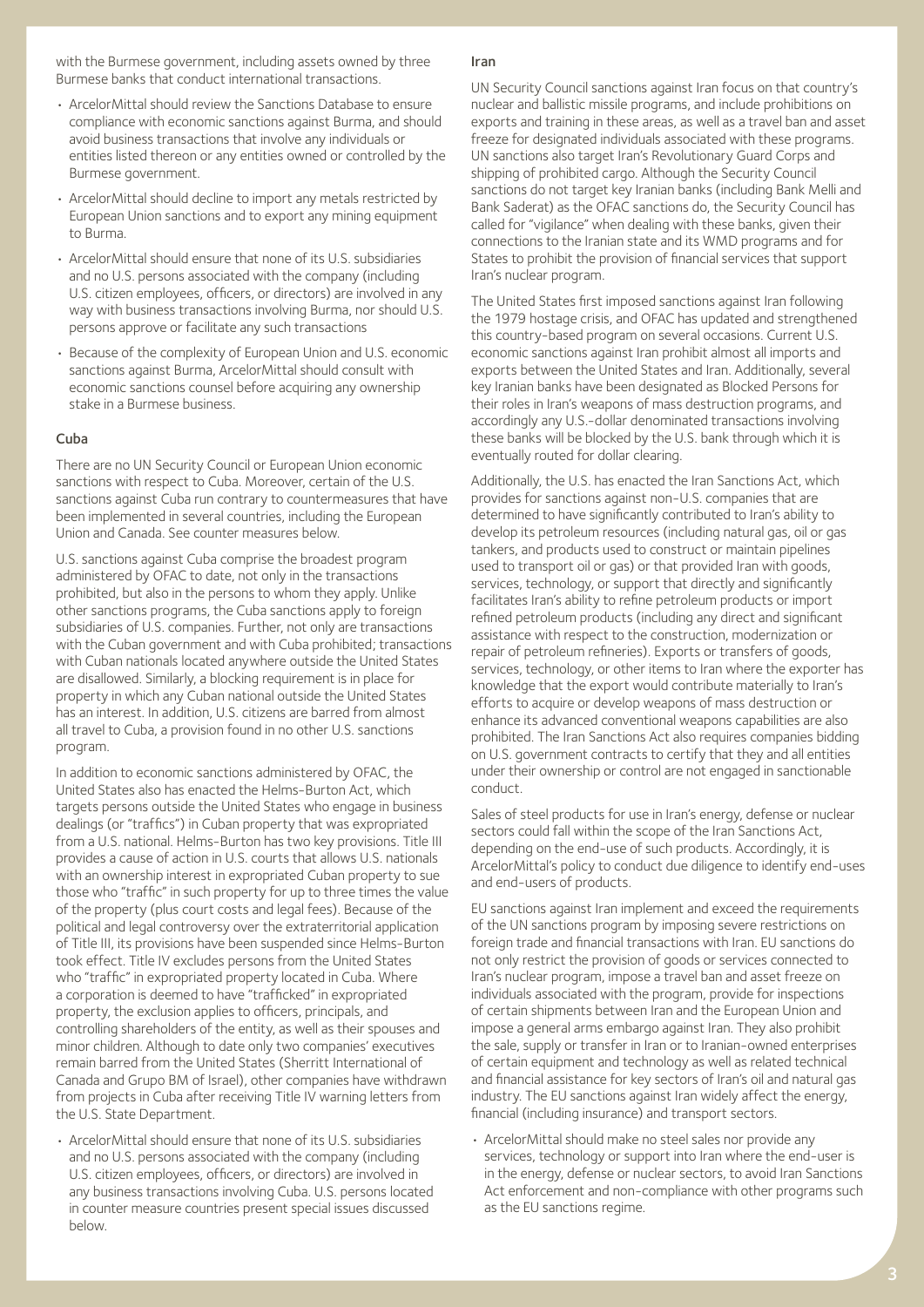- ArcelorMittal should review the Sanctions Database to ensure compliance with economic sanctions against Iran, and should avoid business transactions that involve any individuals or entities listed thereon. ArcelorMittal also should ensure that it does not export any products or services restricted by the UN Security Council, the European Union, or OFAC to Iran.
- ArcelorMittal should not use any Iranian banks currently targeted by UN Security Council, European Union, or U.S. economic sanctions, or conduct transactions relating to Iran that are denominated in U.S. dollars and involve any targeted banks.
- ArcelorMittal's U.S. subsidiaries and U.S. persons associated with the company (including U.S. citizen employees, officers, or directors) should not be involved in any business transactions involving Iran.

#### Libya

UN Security Council sanctions against Libya impose a travel ban and asset freeze on key figures in the Qadhafi regime, as well as an arms embargo with respect to Libya.

EU sanctions against Libya include an arms embargo, a ban on trade in equipment that might be used for internal repression, as well as a travel ban and asset freeze on designated individuals and entities.

US sanctions impose an asset freeze and prohibit all transactions with certain designated individuals and entities, as well as the government of Libya, its agencies, instrumentalities and controlled entities, and the Central Bank of Libya. An OFAC general license authorizes transactions with financial institutions owned or controlled by the government of Libya that are organized under the laws of a country other than Libya, provided the transactions do not otherwise involve the government of Libya or any person whose property and interests in property are blocked.

- ArcelorMittal should review the Sanctions Database to ensure compliance with economic sanctions against Libya, and should avoid business transactions that involve any individuals or entities listed thereon.
- ArcelorMittal should ensure that none of its U.S. subsidiaries and no U.S. person associated with the company (including U.S. citizen employees, officers, or directors) are involved in any way with business transactions involving the government of Libya, its agencies, instrumentalities and controlled entities, or the Central Bank of Libya, nor should U.S. persons approve or facilitate any such transactions.

#### North Korea

With the intention to force North Korea to suspend all nuclear missile programs, and abandon all nuclear weapons and weapons programs or other weapons of mass destructions, the United Nations imposed a broad travel ban and asset freeze targeting North Korean government officials, as well as imposing an arms embargo on North Korea. In addition, UN Security Council sanctions prohibit the sale of "luxury goods" to North Korea.

EU sanctions against North Korea include an arms embargo as well as a ban on the sale of luxury goods and an asset freeze against certain members of the North Korean government and entities, especially those associated with defense and the development of nuclear technology.

U.S. sanctions targeting North Korea are very limited, and prohibit only transactions (including investments) with the North Korean government and persons affiliated therewith, as well as transactions involving vessels that are North Korean-flagged.

• ArcelorMittal should review the Sanctions Database to ensure compliance with economic sanctions against North Korea, and should avoid business transactions that involve any individuals or entities listed thereon.

• ArcelorMittal should ensure that none of its U.S. subsidiaries and no U.S. persons associated with the company (including U.S. citizen employees, officers, or directors) are involved in any business transactions involving North Korea.

#### Sudan

UN Security Council and European Union sanctions against Sudan focus on the conflict in Darfur, and impose a travel ban and asset freeze on Sudanese individuals and entities connected with that conflict. Additionally, an arms embargo is in effect.

OFAC sanctions against Sudan stem from that country's support for international terrorism. The sanctions have been modified on several occasions and in 2006 were restricted to permit most business transactions with the Southern Sudan and Darfur regions. The Sudan sanctions are a country-based program and prohibit nearly all trade between U.S. persons and Sudan.

The U.S. Sudan sanctions prohibit all transactions with the Sudanese government, and require that all Sudanese government property be blocked. (This includes not only the central government and its political subdivisions, but also the Sudanese central bank, and any parastatal entities controlled by the Sudanese government.) However, the U.S. Sudan sanctions explicitly do not apply to transactions with the regional government of Southern Sudan, and transactions involving Southern Sudan, Darfur, and several other discrete geographic regions are also subject to a general license (except transactions involving the petroleum or petrochemical sectors, which remain prohibited).

- ArcelorMittal should review the Sanctions Database to ensure compliance with economic sanctions against Sudan, and should avoid business transactions that involve any individuals or entities listed thereon.
- ArcelorMittal should ensure that none of its U.S. subsidiaries and no U.S. persons associated with the company (including U.S. citizen employees, officers, or directors) are involved in any business transactions involving Sudan, except where such transactions are explicitly excepted from OFAC sanctions against Sudan.

# List-Based Sanctions

"List-based" economic sanctions programs prohibit transactions between covered persons and specific individuals and entities allegedly engaged in disfavored activities including narcotics trafficking, international terrorism and proliferation of weapons of mass destruction. List-based programs exist against specific government officials and their associates (or in some cases, rebel groups and businesses associated therewith) in the Balkans, Belarus, the Democratic Republic of Congo, Egypt, Eritrea, Guinea, Iraq, Ivory Coast, Liberia, Somalia, Syria, Tunisia and Zimbabwe. The targets of these programs appear on lists administered by governmental agencies and intergovernmental organizations including, among others, the UN Security Council Lists, the European Union Consolidated List, the UK Treasury Consolidated List, the Canadian Sanctions List, the World Bank's Listing of Ineligible Individuals, the U.S. Specially Designated Nationals ("SDNs") and Blocked Persons List and several other U.S. Government lists. ArcelorMittal has acquired and implemented a commercial screening software ("Sanctions Database") of these lists which is located at the Legal Department and other locations within the business segments of ArcelorMittal.

#### Belarus

European Union and U.S. economic sanctions against Belarus target President Lukashenko and his government's supporters, following election malfeasance and anti-democratic practices. Each of these sanctions programs is list-based rather than country-wide.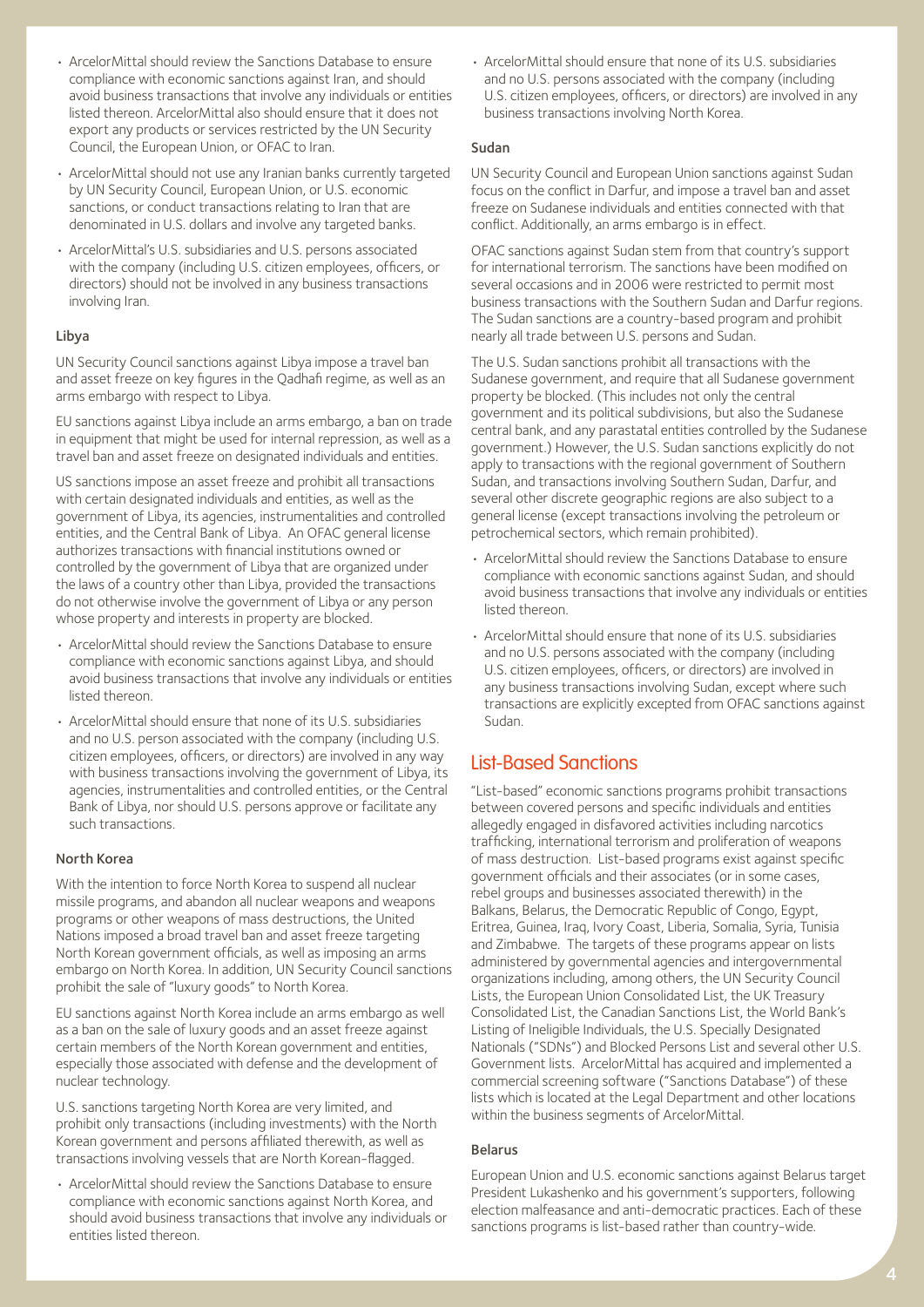• ArcelorMittal should review the Sanctions Database to ensure compliance with economic sanctions against Belarus, and should avoid business transactions that involve any individuals or entities listed thereon.

#### Bosnia-Herzegovina

European Union and U.S. economic sanctions against Bosnia-Herzegovina target war criminals, individuals who threaten or obstruct peace, and individuals or entities deemed to support these two groups. Each of these sanctions programs is list-based rather than country-wide.

• ArcelorMittal should review the Sanctions Database to ensure compliance with economic sanctions against Bosnia-Herzegovina, and should avoid business transactions that involve any individuals or entities listed thereon.

## Côte d'Ivoire

UN Security Council, European Union, and U.S. economic sanctions against Côte d'Ivoire target individuals responsible for human rights violations and individuals or entities deemed to support them. Each of these sanctions programs is list-based rather than country-wide.

EU sanctions also target the ports of Abidjan and San Pedro. This means that an offence would be committed under EU law by a vessel calling at one of these ports if an EU corporate or national made payment of port dues or other disbursements/expenses to the port. An offence would still be committed if the port dues are paid by that party's agent.

• ArcelorMittal should review the Sanctions Database to ensure compliance with economic sanctions against Côte d'Ivoire, and should avoid business transactions that involve any individuals or entities listed thereon.

#### Croatia

European Union and U.S. economic sanctions against Croatia target war criminals, individuals who threaten or obstruct peace, and individuals or entities deemed to support these two groups. Each of these sanctions programs is list-based rather than country-wide.

• ArcelorMittal should review the Sanctions Database to ensure compliance with economic sanctions against Croatia, and should avoid business transactions that involve any individuals or entities listed thereon.

## Democratic Republic of Congo

UN Security Council, European Union, and U.S. economic sanctions against the Democratic Republic of Congo target individuals and entities responsible for widespread violence and atrocities in the country's ongoing civil war. Each of these sanctions programs is list-based rather than country-wide.

• ArcelorMittal should review the Sanctions Database to ensure compliance with economic sanctions against the Democratic Republic of Congo, and should avoid business transactions that involve any individuals or entities listed thereon.

## Egypt

European Union sanctions against Egypt target the persons and entities believed to be responsible for misappropriation of Egyptian State funds and consequently for depriving the Egyptian people of the benefits of the sustainable development of their economy and society and for undermining the development of democracy in the country.

• ArcelorMittal should review the Sanctions Database to ensure compliance with economic sanctions against Egypt, and should avoid business transactions that involve any individuals or entities listed thereon.

#### Eritrea

European Union sanctions against Eritrea contain prohibitions on providing technical assistance, training, financial and other assistance relating to military activities. They also target persons and entities who violate the arms embargo established by the UN in 2009, thus providing assistance to armed opposition groups within the country. The list of designated individuals and entities is not yet made available.

• ArcelorMittal should review the Sanctions Database to ensure compliance with economic sanctions against Eritrea, and should avoid business transactions that involve any individuals or entities listed thereon.

#### Guinea

European Union sanctions against the Republic of Guinea target persons and entities linked to the National Council for Democracy and Development (NCDD), believed to be responsible for the violent repression in 2009. It contains an asset ban as well as a prohibition on providing technical and financial assistance related to certain military equipment.

• ArcelorMittal should review the Sanctions Database to ensure compliance with economic sanctions against Guinea, and should avoid business transactions that involve any individuals or entities listed thereon.

#### Iraq

UN Security Council, European Union, and U.S. economic sanctions against Iraq target members of former president Saddam Hussein's government as well as individuals and entities associated therewith. Each of these sanctions programs is list-based rather than countrywide.

• ArcelorMittal should review the Sanctions Database to ensure compliance with economic sanctions against Iraq, and should avoid business transactions that involve any individuals or entities listed thereon.

#### Liberia

UN Security Council, European Union, and U.S. economic sanctions against Liberia target members of former president Charles Taylor's government, individuals and entities associated therewith, and other individuals and entities responsible for violence during Liberia's civil war. Each of these sanctions programs is list-based rather than country-wide.

• ArcelorMittal should review the Sanctions Database to ensure compliance with economic sanctions against Liberia, and should avoid business transactions that involve any individuals or entities listed thereon.

## Macedonia

European Union and U.S. economic sanctions against Macedonia target war criminals, individuals who threaten or obstruct peace, and individuals or entities deemed to support these two groups. Each of these sanctions programs is list-based rather than countrywide.

• ArcelorMittal should review the Sanctions Database to ensure compliance with economic sanctions against Macedonia, and should avoid business transactions that involve any individuals or entities listed thereon.

## Montenegro

European Union and U.S. economic sanctions against Montenegro target war criminals, individuals who threaten or obstruct peace, and individuals or entities deemed to support these two groups.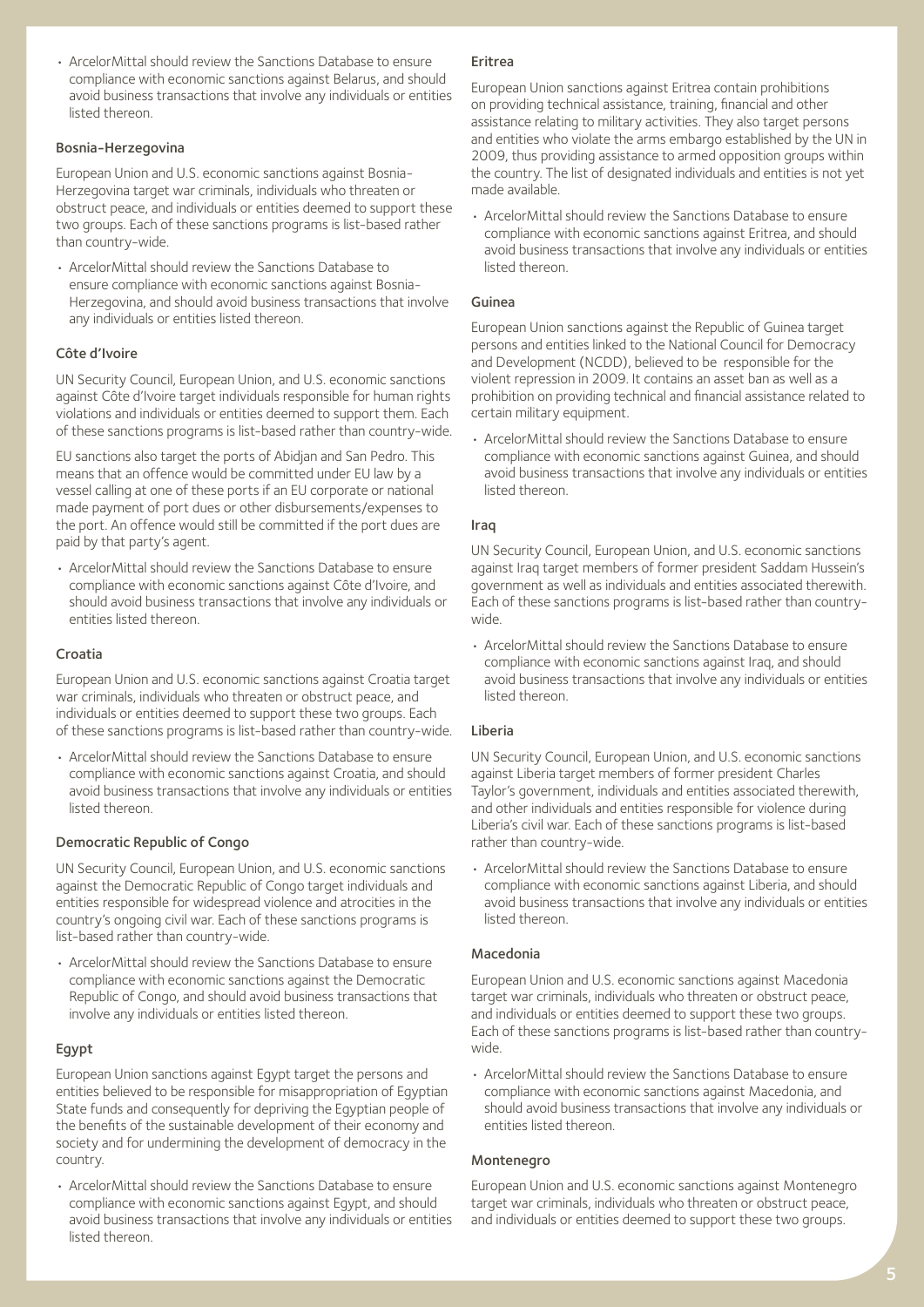Each of these sanctions programs is list-based rather than countrywide.

• ArcelorMittal should review the Sanctions Database to ensure compliance with economic sanctions against Montenegro, and should avoid business transactions that involve any individuals or entities listed thereon.

#### Serbia

European Union and U.S. economic sanctions against Serbia target war criminals, individuals who threaten or obstruct peace, and individuals or entities deemed to support these two groups. Each of these sanctions programs is list-based rather than country-wide.

• ArcelorMittal should review the Sanctions Database to ensure compliance with economic sanctions against Serbia, and should avoid business transactions that involve any individuals or entities listed thereon.

#### Somalia

UN Security Council, European Union and US economic sanctions agaist Somalia target individuals and entities designated by the United Nations (UN) as engaging in or providing support for acts that threaten the peace, security or stability of Somalia.

• ArcelorMittal should review the Sanctions Database to ensure compliance with economic sanctions against Somalia, and should avoid business transactions that involve any individuals or entities listed thereon.

#### Syria

UN Security Council, European Union, and U.S. economic sanctions against Syria target individuals believed to be responsible for causing instability in Lebanon, including through support for international terrorism and involvement in the assassination of former Lebanese Prime Minister Hariri. Each of these sanctions programs is list-based rather than country-wide.

The US also prohibit the exportation and re-exportation of virtually all US-origin items (products, software and technology) to Syria, without an export license, which is unlikely to be granted.

- ArcelorMittal should ensure that none of its U.S. subsidiaries and no U.S. persons associated with the Group are involved in any business transactions involving the government of Syria.
- ArcelorMittal should review the Sanctions Database to ensure compliance with economic sanctions against Syria, and should avoid business transactions that involve any individuals or entities listed thereon.

#### Tunisia

European Union sanctions against Tunisia target the persons and entities believed to be responsible for misappropriation of Tunisian State funds and consequently for depriving the Tunisian people of the benefits of the sustainable development of their economy and society and for undermining the development of democracy in the country.

• ArcelorMittal should review the Sanctions Database to ensure compliance with economic sanctions against Tunisia, and should avoid business transactions that involve any individuals or entities listed thereon.

#### Uzbekistan

European Union sanctions against Uzbekistan were repealed in December 2009.

#### Zimbabwe

European Union and U.S. economic sanctions against Zimbabwe target the government of Robert Mugabe and its supporters. Each of these sanctions programs is list-based rather than country-wide. European Union sanctions against Zimbabwe also include a ban on trade in equipment that might be used for internal repression and an asset freeze on designated individuals and entities.

• ArcelorMittal should review the Sanctions Database to ensure compliance with economic sanctions against Zimbabwe, and should avoid business transactions that involve any individuals or entities listed thereon.

#### International Terrorists/WMD Proliferators

UN Security Council, the European Union, and U.S. economic sanctions target international terrorists, individuals and entities associated therewith, and supporters thereof. Additionally, U.S. economic sanctions target individuals and entities connected with the proliferation of weapons of mass destruction. Each of these sanctions programs is list-based rather than extending to an entire country.

• ArcelorMittal should review the Sanctions Database to ensure compliance with economic sanctions against international terrorists, and should avoid business transactions that involve any individuals or entities listed thereon.

#### Narcotics Traffickers

The United States has imposed sanctions targeting narcotics traffickers around the world, using a list-based platform.

• ArcelorMittal should review the Sanctions Database to ensure compliance with economic sanctions against narcotics traffickers, and should avoid business transactions that involve any individuals or entities listed thereon.

## Other Sanctions Programs

There are three other economic sanctions programs which, due to their limited scope, should not, in most cases, pose compliance problems for ArcelorMittal.

#### China

European Union sanctions against China are limited to an arms embargo, and thus should not impact ArcelorMittal.

#### Moldova

European Union sanctions against Moldova are limited to a travel ban on certain individuals and thus should not impact ArcelorMittal.

#### Sierra Leone

UN Security Council and European Union sanctions against Sierra Leone are limited to a travel ban and arms embargo on rebels and thus should not affect ArcelorMittal.

## Facilitation

Importantly for ArcelorMittal, a non-U.S. company with significant U.S. operations, OFAC sanctions also generally prohibit U.S. persons from "approving or facilitating" dealings with sanctioned countries. Such prohibited "approval" or "facilitation" includes having a U.S. person or U.S. company refer prohibited business (i.e., business with a person or country targeted by U.S. economic sanctions) to a non-U.S. parent or affiliate. OFAC's prohibition on "approval" and "facilitation" also bars a U.S. person from altering its policies or procedures to steer business to a non-U.S. affiliate, including by eliminating requirements that the U.S. person approve such business.

The prohibition on "facilitation" also bars U.S. persons from investing either in targeted countries or entities. The definition of investment can be broader than the acquisition of an equity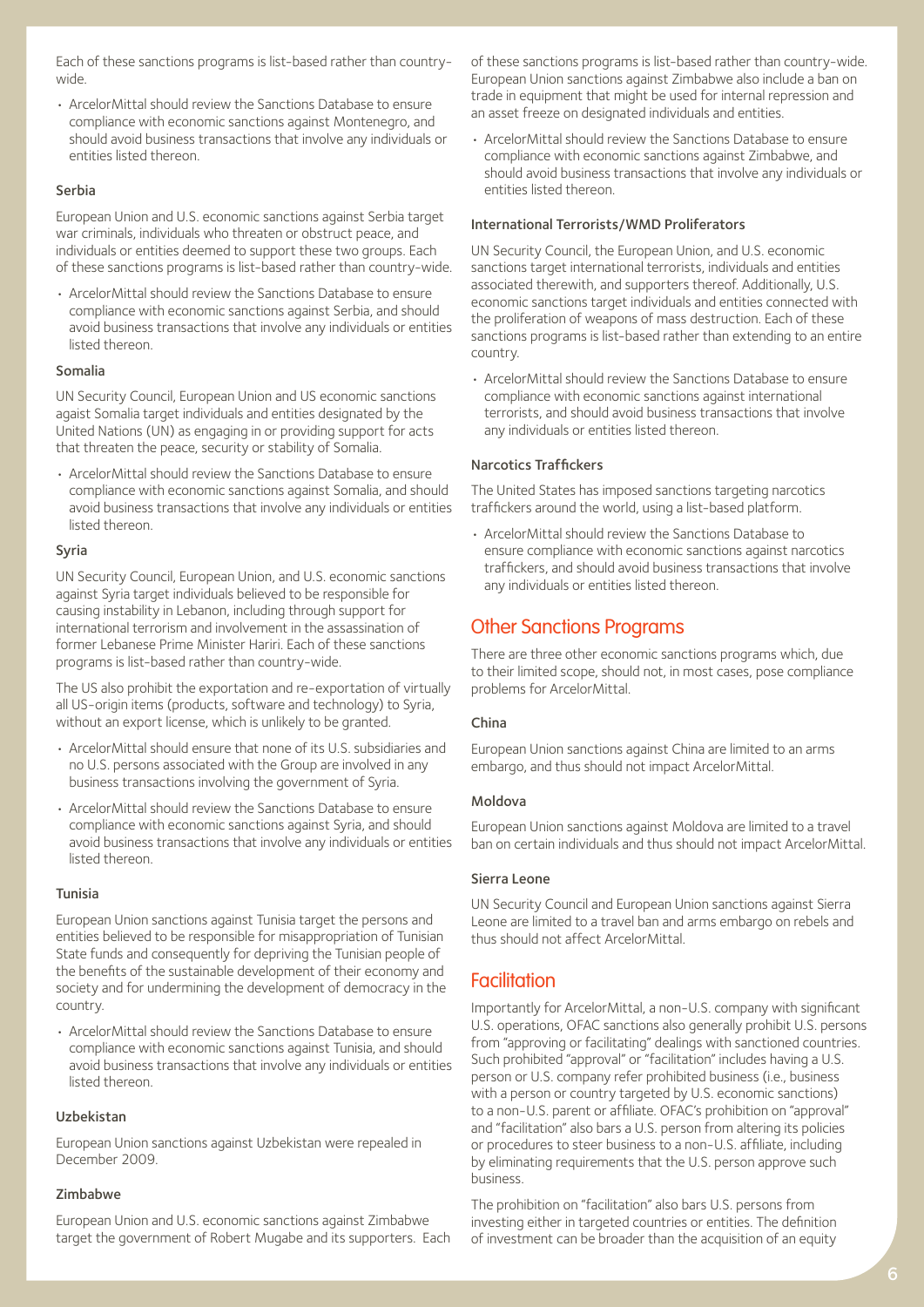interest, and may include acquiring certain debt instruments or contributing funds in other ways. In addition, U.S. persons are prohibited from investing in third-country companies doing a "preponderance" of their business with targeted countries or persons. (Although determining whether a company conducts a "preponderance" of its business with sanctioned countries or persons is a fact-specific exercise, in general this will not be the case where revenues, profits, and assets associated with sanctioned country business constitute less than 10 percent of the company's overall figures.) To the extent that ArcelorMittal sells its products, operates sales offices, or establishes joint ventures in sanctioned countries, it should ensure that its U.S. subsidiaries and U.S. persons associated with the company are isolated from these sanctioned country activities.

# Ring Fencing

Given ArcelorMittal's global nature and independently managed units, there may be many situations where sanctions applicable to parts of the group may not be applicable to other parts of the group. However, given the concept of facilitation discussed above, unless great care is exercised, parts of the ArcelorMittal group only indirectly involved in a transaction may be exposed to sanctions enforcement risks. In addition, ArcelorMittal's investors and creditors may be particularly concerned about sanctions enforcement risk if business is conducted with targets of sanctions programs. Enforcement risks can arise if the unit conducting a transaction uses administrative, funding, IT, manufacturing or other facilities or personnel from a unit subject to sanctions. In many situations, the desired business can be conducted if the unit conducting the transaction is "ring fenced" from any facilitation by units subject to sanctions. The process requires a detailed analysis of the particular transaction, the sanctions involved and the relationships among various units and their supervision. Great care is required to properly ring fence a unit and insure the fence structure is maintained over time. Advice of experienced counsel is also required.

## SEC Disclosures

The staff of the Division of Corporate Finance (Staff) of the U.S. Securities and Exchange Commission ("SEC") has sharply increased its scrutiny of disclosures made by issuers such as ArcelorMittal about their business dealings with certain countries disfavored by the U.S. Government. This initiative is led by the Office of Global Security Risk ("OGSR") created by the SEC at the urging of U.S. Congress. OGSR proceeds mainly through questions and comments to issuers that have already mentioned a disfavored country in filed disclosure documents. A number of issuers have been required to provide additional disclosures as a result. The expanded disclosures are intended to inform the investing public of dealings in these countries, even when such dealings, under a traditional materiality analysis, are both financially immaterial and legal. OGSR reviews disclosures about dealings in the four countries designated by the U.S. Department of State as "state sponsors of terrorism": Cuba, Iran, Sudan, and Syria. Issuers are required to disclose information that is material to the reasonable investor. SEC staff members have publicly advised that OGSR will not change the traditional materiality analysis. In addition to quantitative factors, OGSR considers "qualitative" aspects of materiality. That is, OGSR asks issuers to consider whether sales that are financially immaterial may nevertheless be material to reasonable investors for other reasons. In practice, this analysis appears to conclude that all sales to countries identified as state sponsors of terrorism, however small in absolute or relative terms, are per se material. Indeed, such a rule seems to have been contemplated by the Congressional report, which declared that "a company's association with sponsors of terrorism and human rights abuses, no matter how large or small, can have a material adverse effect on a public company's

operations, financial condition, earnings, and stock prices, all of which can negatively affect the value of an investment."

A number of U.S. states and municipalities have adopted law that encourages pension funds and other investors to divest securities of companies doing business in countries identified as state sponsors of terrorism. Such programs rely on the OGSR mandated disclosures.

## Individuals

Non-EU and non-U.S. companies of the ArcelorMittal group should ensure that EU and U.S. individuals affiliated with such companies do not incur personal liability as a result of their work for these companies.

ArcelorMittal employees, officers, and directors who are citizens or residents of the EU or U.S. should not have any role in business dealings with countries or entities targeted by any applicable sanctions programs.

The compliance measures required below are focused on the issue of individuals (i.e., citizens and permanent resident aliens) who are engaged (either as a director, officer, or employee) by a company outside the individual's country of citizenship or permanent residence. These guidelines do not address activities by individuals temporarily located within the United States or EU.

Additionally, the compliance measures required below are general guidelines. The recusal policy must be tailoring to suit the particular business situation. A recusal policy will not be sufficient to isolate individuals if the company does a predominant percentage of its business in sanctioned countries.

#### Economic Sanctions Recusal Policy for U.S. Individuals

- 1. U.S. individuals should not work on projects, directly or indirectly, in any capacity involving countries, or persons, or entities subject to U.S. economic sanctions.
- 2. U.S. individuals should not manage, supervise, or make decisions on projects involving countries, or persons, or entities subject to U.S. economic sanctions.
- 3. U.S. directors should not vote on projects involving countries, or persons, or entities subject to U.S. economic sanctions, and the minutes of meetings of the Board of Directors should reflect that such directors did not vote (e.g., absent or abstain).
- 4. U.S. individuals should not participate in internal or external discussions of projects involving countries, or persons, or entities subject to economic sanctions, and if U.S. individuals participate in aspects of a meeting or teleconference that do not concern projects involving countries subject to U.S. economic sanctions, minutes or notes should reflect their absence or non-participation in those aspects that do concern projects involving countries, or persons, or entities subject to U.S. economic sanctions. In particular, U.S. directors should absent themselves from deliberations on projects involving countries subject to U.S. economic sanctions, and the minutes of meetings of the Board of Directors should reflect that absence.
- 5. U.S. individuals should not travel on company business to countries subject to U.S. economic sanctions.
- 6. U.S. individuals should not meet on company business with persons, or entities, or nationals of countries subject to U.S. economic sanctions.
- 7. U.S. individuals should not sign contracts on projects involving countries, or persons, or entities subject to U.S. economic sanctions.
- 8. U.S. individuals should not provide legal advice on projects involving countries, or persons, or entities subject to U.S.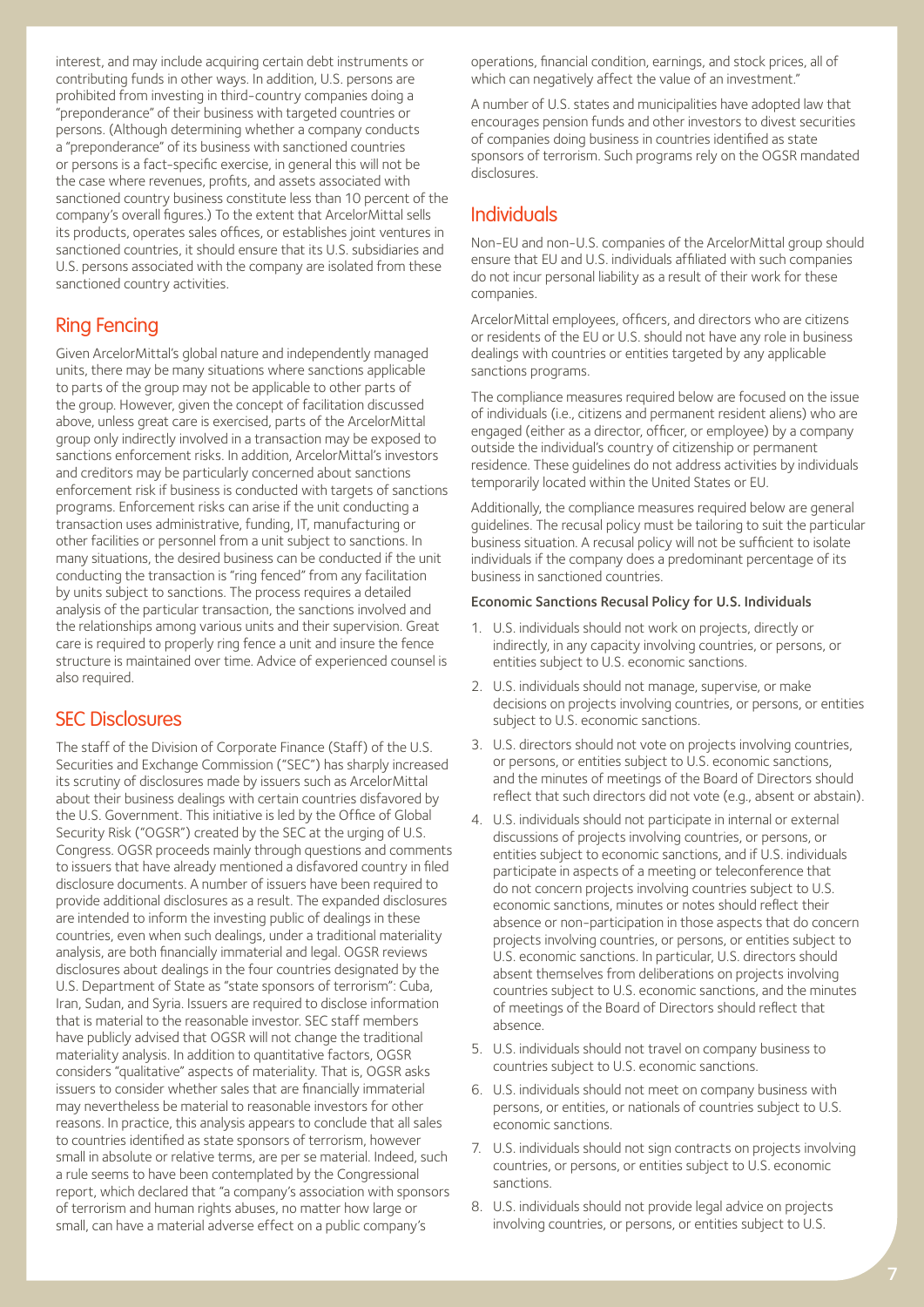economic sanctions (except with respect to compliance with U.S. economic sanctions).

- 9. U.S. individuals should not engage in any activities that could be perceived of as approving or facilitating projects or business activities involving countries, or persons, or entities subject to U.S. economic sanctions.
- 10. U.S. individuals should not approve or sign invoices, checks, or other payment instructions for projects involving countries, or persons, or entities subject to U.S. economic sanctions.
- 11. U.S. individuals should not perform contracts in support of projects involving countries, or persons, or entities subject to U.S. economic sanctions.
- 12. If any property in which a country, or persons, or entities subject to U.S. economic sanctions has an interest comes into the possession or control of an U.S. person, that person should arrange with the Legal Department to determine whether that property must be blocked.
- 13. U.S. directors, officers, or employees who have general responsibilities that would normally pertain to projects involving countries, or persons, or entities subject to U.S. economic sanctions (e.g., approving the project budget) should be relieved of those responsibilities with respect to projects involving countries, or persons, or entities subject to U.S. economic sanctions. For U.S. directors or officers, the Board of Directors (excluding U.S. directors) should decide to whom to assign the responsibilities with respect to projects involving countries, or persons, or entities subject to U.S. economic sanctions. For U.S. employees, such decisions should be made by their immediate non-U.S. supervisors or managers.
- 14. U.S. individuals should be expected to comply with U.S. economic sanctions and should be encouraged to raise appropriate questions with their supervisors or managers, or with the Legal Department. U.S. individuals should not be subjected to any discipline for complying with U.S. economic sanctions or for raising appropriate questions about such compliance.

EU individuals should insure that they are not involved with any business transaction that is contrary to EU sanctions and should consider this US recusal policy as a suggested procedure in such circumstances.

## Counter Measures/Blocking Statutes

Several jurisdictions have enacted countermeasures, also known as "blocking" statutes, to counteract certain extraterritorial aspects of sanctions law of other countries, particularly U.S. economic sanctions. The most complex application of blocking laws to U.S. sanctions arises under U.S. sanctions prohibitions or facilitations of business with Cuba or Iran. These issues are factually complex and need analysis by experienced counsel. Key Blocking Statutes are European Council Regulations 2271/96 (which addresses U.S. sanctions against Cuba, including the Helms-Burton Act, as well as the Iran Sanctions Act), Canada's Foreign Extraterritorial Measures Act (which addresses U.S. sanctions against Cuba, including the Helms-Burton Act), and Mexico's Law to Protect Trade and Investment (which addresses U.S. sanctions against Cuba, including the Helms-Burton Act). ArcelorMittal's compliance with these countermeasures by entities within these jurisdictions raises complex legal issues. Generally, U.S. individuals located in counter measures countries (EU, Canada and Mexico) can avoid issues by recusing themselves from any business related to Cuba or Iran pursuant to the previous section of this overview.

Subsidiaries located in the EU, Canada or Mexico of ArcelorMittal's U.S. incorporated or headquartered companies present complex issues under Blocking Laws particularly as to U.S. sanctions targeting Cuba. Accordingly, the Legal Department should be consulted before any action is taken by U.S. companies or their subsidiaries in a blocking jurisdiction concerning Cuba or Iran.

## Updating of this Overview

The Legal Department will update this Overview from time to time based upon changes in the regulations or organizational developments.

#### Annexes:

Country-Based Decision sequence, List-based Decision Sequence.